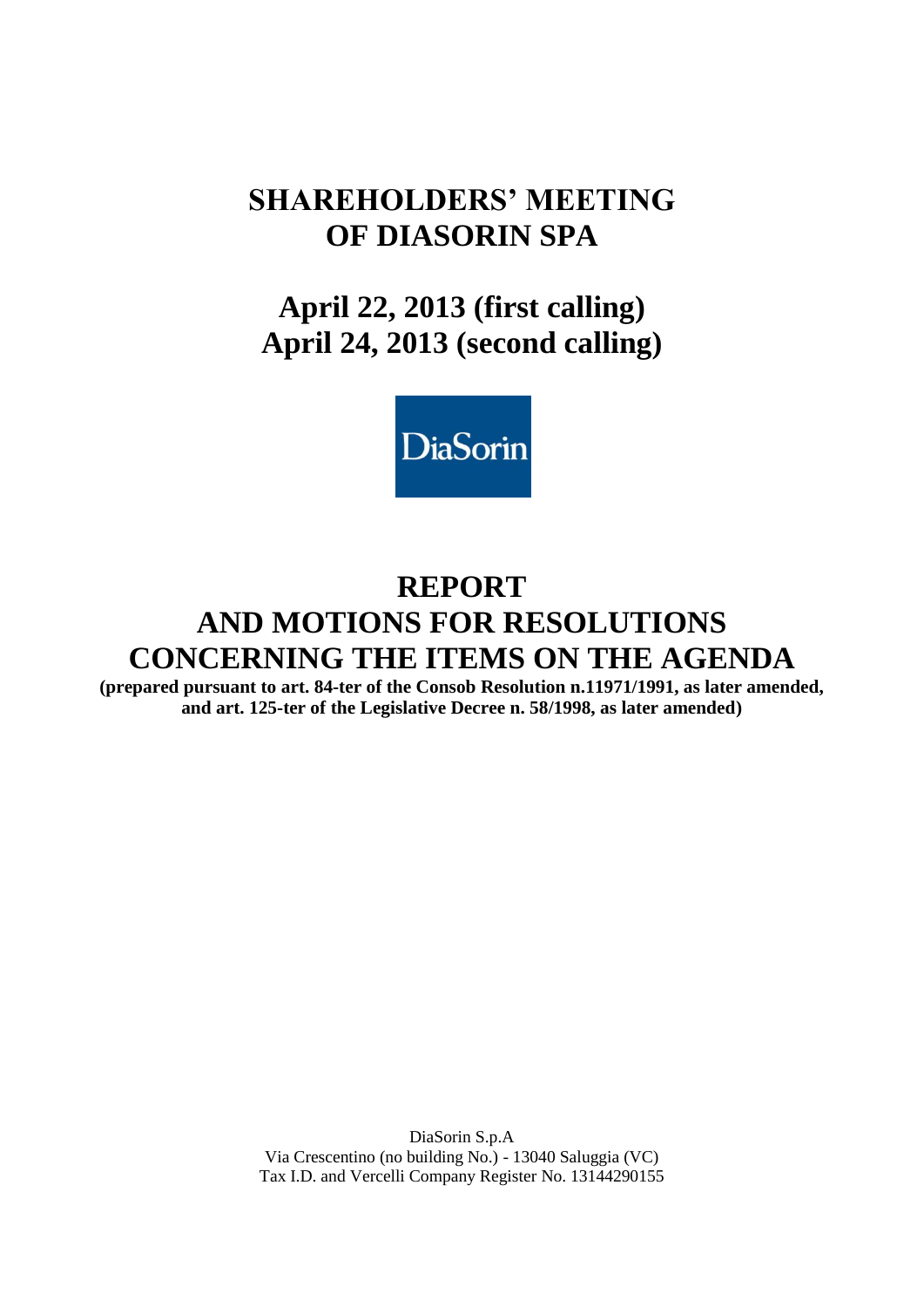# **CONTENTS**

| 1. Board of Directors, Board of Statutory Auditors, Independent Auditors and |        |
|------------------------------------------------------------------------------|--------|
| Committees                                                                   | page 3 |
| 2. Notice of Shareholders' Meeting                                           | page 4 |
| 3. Report and Motions for Resolutions Concerning the Items on the Agenda     | page 6 |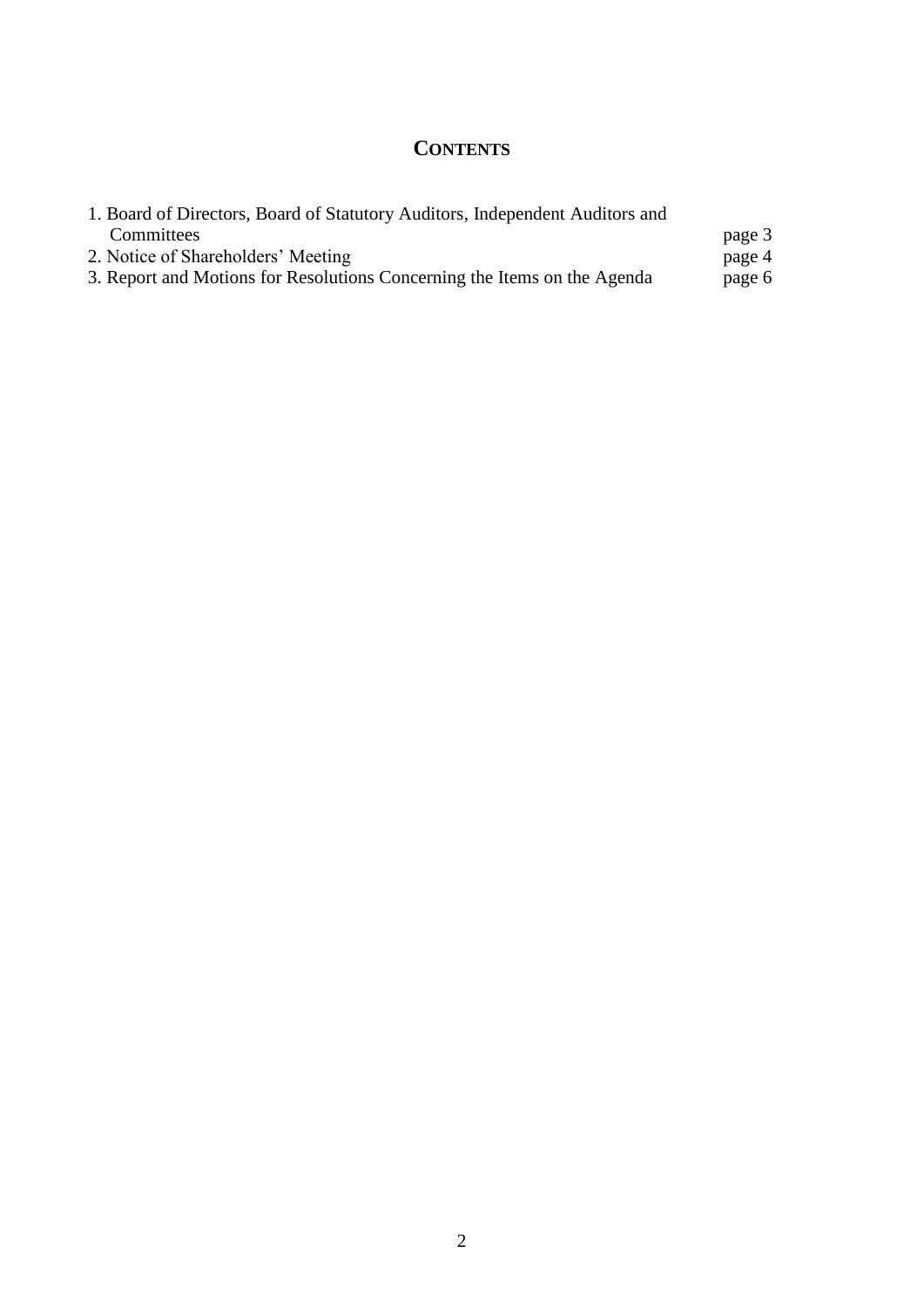# **BOARD OF DIRECTORS, BOARD OF STATUTORY AUDITORS AND INDEPENDENT AUDITORS AND COMMITTEES**

## **B o a r d o f D i r e c t o r s (** elected on April 27, 2010**)**

| Chairman                         | Gustavo Denegri                                                                                                                                                 |
|----------------------------------|-----------------------------------------------------------------------------------------------------------------------------------------------------------------|
| <i>Executive Deputy Chairman</i> | Antonio Boniolo                                                                                                                                                 |
| Chief Executive Officer          | Carlo Rosa (1)                                                                                                                                                  |
| Directors                        | Giuseppe Alessandria (2) (3)<br>Chen Menachem Even<br>Enrico Mario Amo<br>Ezio Garibaldi (2)<br>Michele Denegri<br>Franco Moscetti (2)<br>Gian Alberto Saporiti |

### **B o a r d o f S t a t u t o r y A u d i t o r s**

| Chairman                  | Roberto Bracchetti   |
|---------------------------|----------------------|
| <b>Statutory Auditors</b> | Bruno Marchina       |
|                           | Andrea Caretti       |
| <i>Alternates</i>         | <b>Umberto Fares</b> |
|                           | Maria Carla Bottini  |

## **I n d e p e n d e n t A u d i t o r s** Deloitte & Touche S.p.A.

### **COMMITTEES**

| <b>Internal Control Committee</b>    | Ezio Garibaldi (Chairman)<br>Franco Moscetti<br>Enrico Mario Amo        |
|--------------------------------------|-------------------------------------------------------------------------|
| <b>Compensation Committee</b>        | Giuseppe Alessandria (Chairman)<br>Ezio Garibaldi<br>Michele Denegri    |
| <b>Nominating Committee</b>          | Franco Moscetti (Chairman)<br>Giuseppe Alessandria<br>Michele Denegri   |
| <b>Related Parties Committee (4)</b> | Franco Moscetti (Coordinator)<br>Giuseppe Alessandria<br>Ezio Garibaldi |

(1) General Manager

(2) Independent Director

(3) Lead Independent Director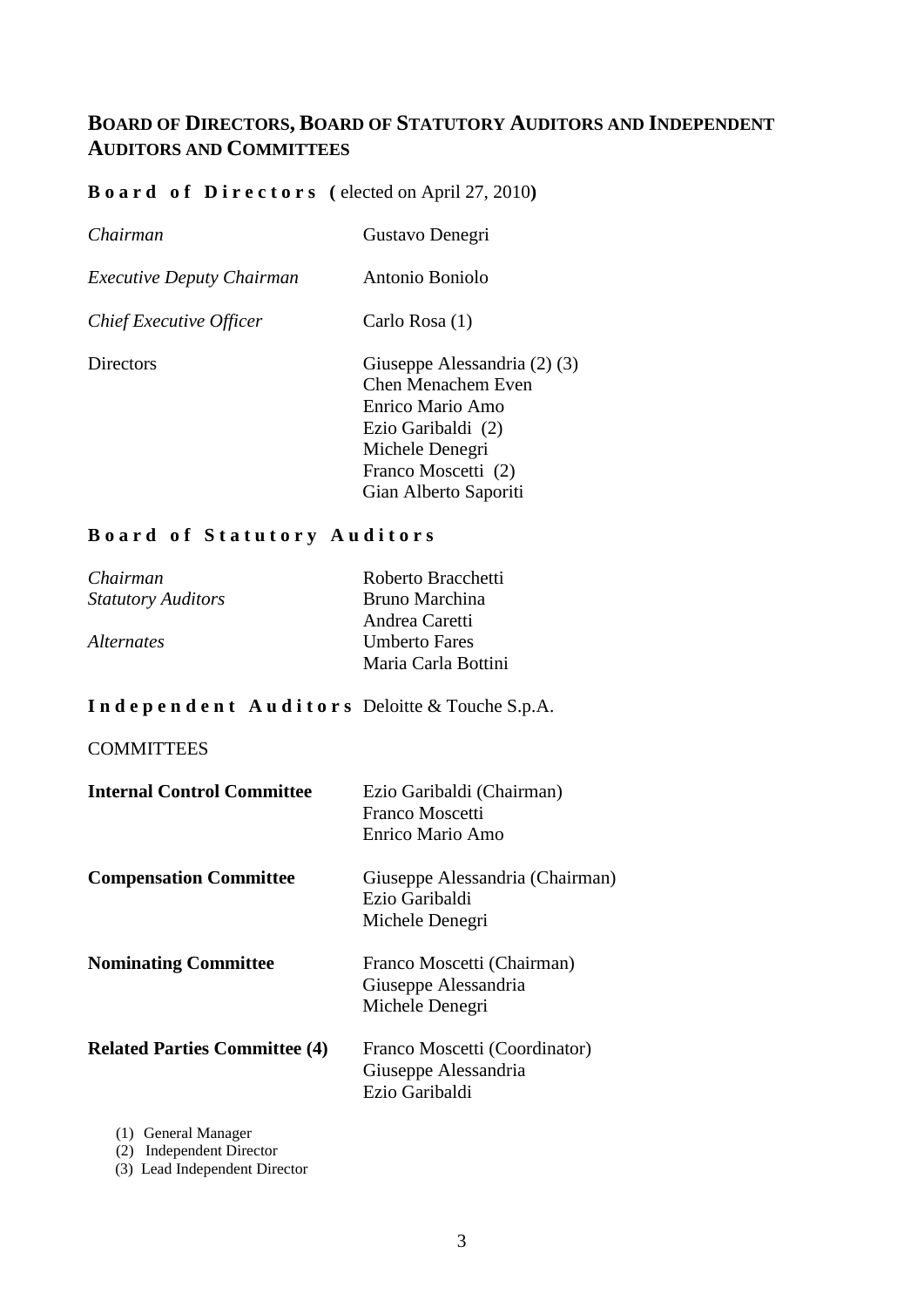#### **Notice of Shareholders' Meeting**

Eligible shareholders are invited to attend an Ordinary Shareholders' Meeting scheduled for 3:00 p.m., on April 22, 2013, at 3 Via Filodrammatici, in Milan (at Mediobanca S.p.A.), on the first calling, and for April 24, 2013 at 10:00 a.m. at the Company's registered office in Saluggia (VC), Via Crescentino (no building number), on the second calling, if necessary, to discuss and vote on the following

#### **Agenda**

- **1. Motion for the approval of the Statutory Financial Statements at December 31, 2012, of the Report on Operations and to appropriate the year's net profit. Presentation of the Consolidated Financial Statements at December 31, 2012.**
- **2. Compensation Report pursuant to Article 123-***ter* **of Legislative Decree No. 58/1998.**
- **3. Election of a Board of Directors, after determining the number of Directors, the length of their term of office and their compensation.**
- **4. Election of a Board of Statutory Auditors and its Chairman and determination of the amount of their compensation.**

Only shareholders who held voting rights at the close of business on April 11, 2013 and who caused the required communication by a qualified intermediary to be delivered to the Company in accordance with current regulations will be eligible to attend the Shareholders' Meeting. Any shareholders owning Company shares after the abovementioned date will not be eligible to attend and vote at the Shareholders' Meeting.

The statutory restrictions and limitations notwithstanding, any shareholder who is eligible to attend the Shareholders' Meeting may be represented by a third party at the Meeting by means of a written proxy, with the option of using the proxy form available on the Company website [\(http://www.diasorin.com/en/investitori/documenti-assemblee\)](http://www.diasorin.com/en/investitori/documenti-assemblee). The proxy may be notified to the Company by registered letter sent to the Company's registered office or by means of an electronic communication sent to the following e-mail address [affarisocietari@diasorin.it.](mailto:affarisocietari@diasorin.it)

The Company designated as the Shareholders' Representative, pursuant to Article 135-*undecies* of Legislative Decree No. 58/1998, Società per Amministrazioni Fiduciarie "SPAFID S.p.A.," whom shareholders may appoint as their proxy agent by means of a written proxy for the items on the Meeting's Agenda, provided that the proxy is delivered to the abovementioned company, by courier or registered letter with return receipt, at its address at 10 Foro Buonaparte, Milan (20121), not later than end of the day falling two stock market trading days before the date of the Shareholders' Meeting, also on calls subsequent to first one. The proxy form is available on the Company's website [\(http://www.diasorin.com/en/investitori/documenti-assemblee\)](http://www.diasorin.com/en/investitori/documenti-assemblee). The proxy agent will exercise the voting right only for motions for which it received voting instructions. Proxies granted to the Shareholders' Representative and the corresponding voting instructions may be revoked within the abovementioned deadline.

Pursuant to Article 127*-ter* of Legislative Decree No. 58/1998, shareholders may submit questions about the items on the Agenda before the Shareholders' Meeting. Questions must be submitted in a letter addressed to DiaSorin S.p.A, Via Crescentino snc, 13040 Saluggia (VC), to the attention of the Corporate Legal Affairs Office, or by means of an e-mail sent to the following address: [affarisocietari@diasorin.it.](mailto:affarisocietari@diasorin.it) Only questions that are strictly pertinent to the items on the Meeting's Agenda will be accepted. Questions must be received by April 19, 2013, accompanied by the personal data of the shareholder (first and last name, or company name, place and date of birth, and tax I.D. number) and the required communication by the intermediary proving the legitimacy of the exercise of such right. However, the certification is not required if the Company already received the intermediary's communication needed to attend the Shareholders' Meeting. The Company may answer questions either by publishing them on its website [\(www.diasorin.com\)](http://www.diasorin.com/) or, at the latest, during the Shareholders' Meeting.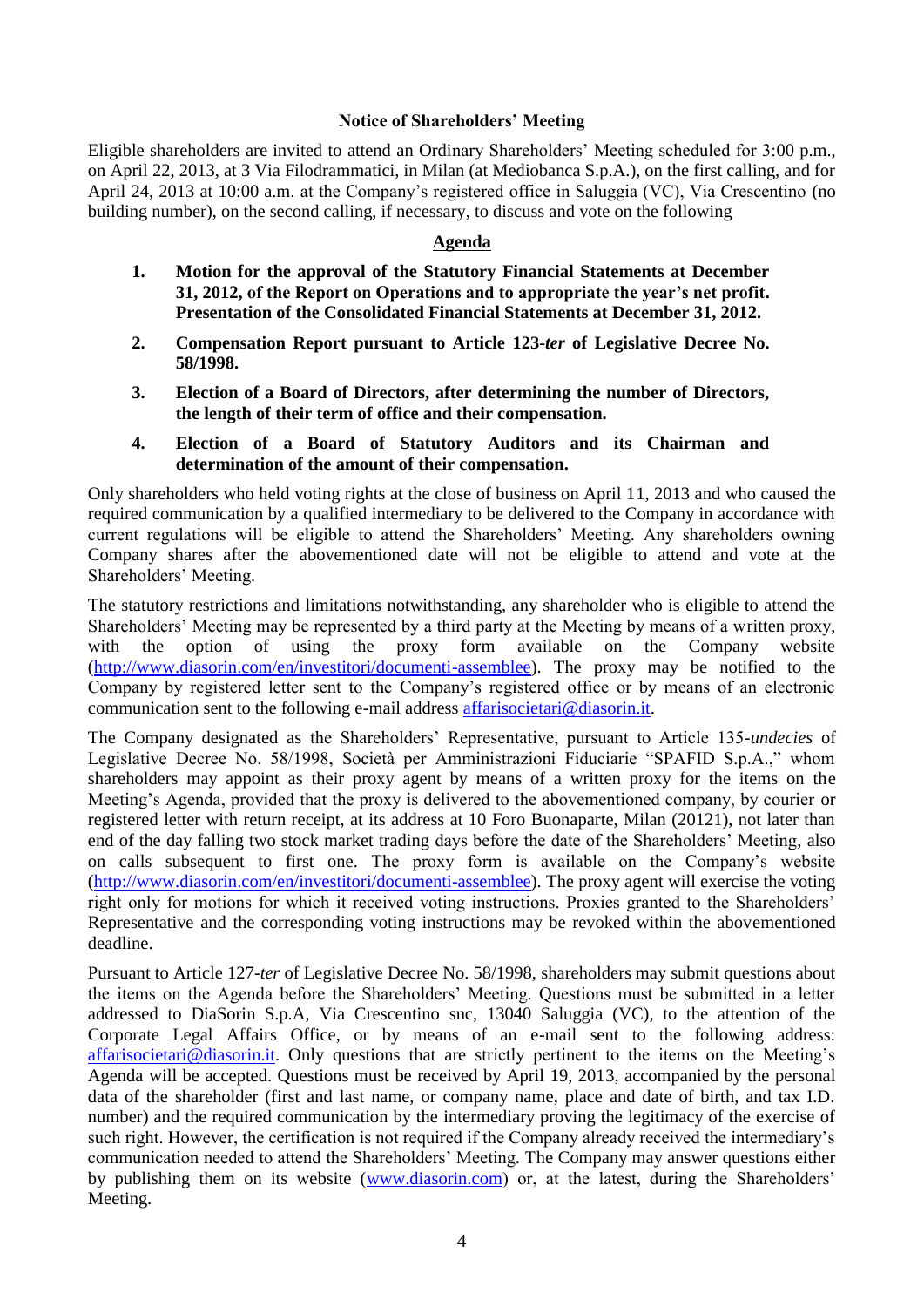Pursuant to Article 126-*bis* of Legislative Decree No. 58/1998, shareholders who, individually or jointly, represent at least one-fortieth of the Company's share capital may request in writing, within 10 days from the publication of this Notice, that the Meeting's Agenda be amended, listing on their application the additional items or further motions to items already included in the Agenda that they are suggesting. Any additions made to the items on the Agenda of the Shareholders' Meeting as a result of such requests must be publicized in the same manner required for the publication of the Notice of Shareholders' Meeting, at least 15 days before the date of the Shareholders' Meeting. Amendments are not allowed for items on the Agenda with regard to which, pursuant to law, the Shareholders' Meeting is required to vote upon a motion submitted by the Board of Directors or based on a draft or report prepared by the Board of Directors, other than those referred to in Article 125-*ter*, Section 1, of Legislative Decree No. 58/1998. Amendments, delivered within the deadline and at the address mentioned above, must be sent to the Company by registered letter with return receipt or by an e-mail communication sent to the following address: [affarisocietari@diasorin.it.](mailto:affarisocietari@diasorin.it) In addition, they must be accompanied by a report on the items submitted for discussion and by a communication from the intermediary certifying the ownership of the shares by the requesting shareholders, valid as of the date of the request.

The Company's subscribed and paid-in share capital amounts to 55,903,257.00 Euros. It is comprised of 55,903,257 common shares, par value 1 Euro each. Each common share conveys the right to cast one vote. As of the date of this Notice, the Company held 1,550,000 treasury shares.

The Bylaws require that the election of the Board of Directors and Board of Statutory Auditors be carried out based on slates of candidates, pursuant to provisions concerning gender balance.

The rules and procedures applicable to slates of candidates and the required supporting documents are listed in Article 11 (Board of Directors) and Article 18 (Board of Statutory Auditors) of the Bylaws, which are available on the Company website.

Slates of candidates must be filed at the Company's registered office or sent by an e-mail communication to the following address: [affarisocietari@diasorin.it,](mailto:affarisocietari@diasorin.it) together with the required documents, within the twenty-fifth day prior to the date of the Shareholders' Meeting corresponding to March 28, 2013, or be disqualified, by shareholders who, alone or in combination with others, can attest, by means of the required certifications issued by authorized intermediaries, that they hold in the aggregate at least 1% of the shares conveying the right to vote at an Ordinary Shareholders' Meeting, as set forth in Consob Resolution No. 18452 of January 30, 2013. The abovementioned threshold shall result from specific communications to be received by the Company, within March 31, 2013 if not available at the date of filing of the lists.

With regard to slates of candidates for election to the Board of Statutory Auditors, if by the statutory deadline for the filing of slates only one slate or only slates submitted by shareholders who, pursuant to the applicable regulations, are deemed to be linked with each other have been filed, additional slates may be filed for three days past the abovementioned deadline, corresponding to March 31, 2013. In such cases, the abovementioned threshold for filing a slate of candidates to the governance body will be cut in half (0,5%).

A slate filed in violation of the requirements set forth above or, more in general, of the provisions of the Bylaws, shall be treated as if it had never been filed.

The documents pertaining to the Shareholders' Meeting, including the Statutory and Consolidated Financial Statements at December 31, 2012, the Report on Operations, the Annual Corporate Governance Report, the Compensation Report and the Report and Motions for Resolutions will be made available to the public, pursuant to and within the deadline required by current regulations, at the Company's registered office, the offices of Borsa Italiana S.p.A. and on the Company website [\(www.diasorin.com\)](http://www.diasorin.com/). Shareholders are entitled to receive a copy of these documents.

The Board of Directors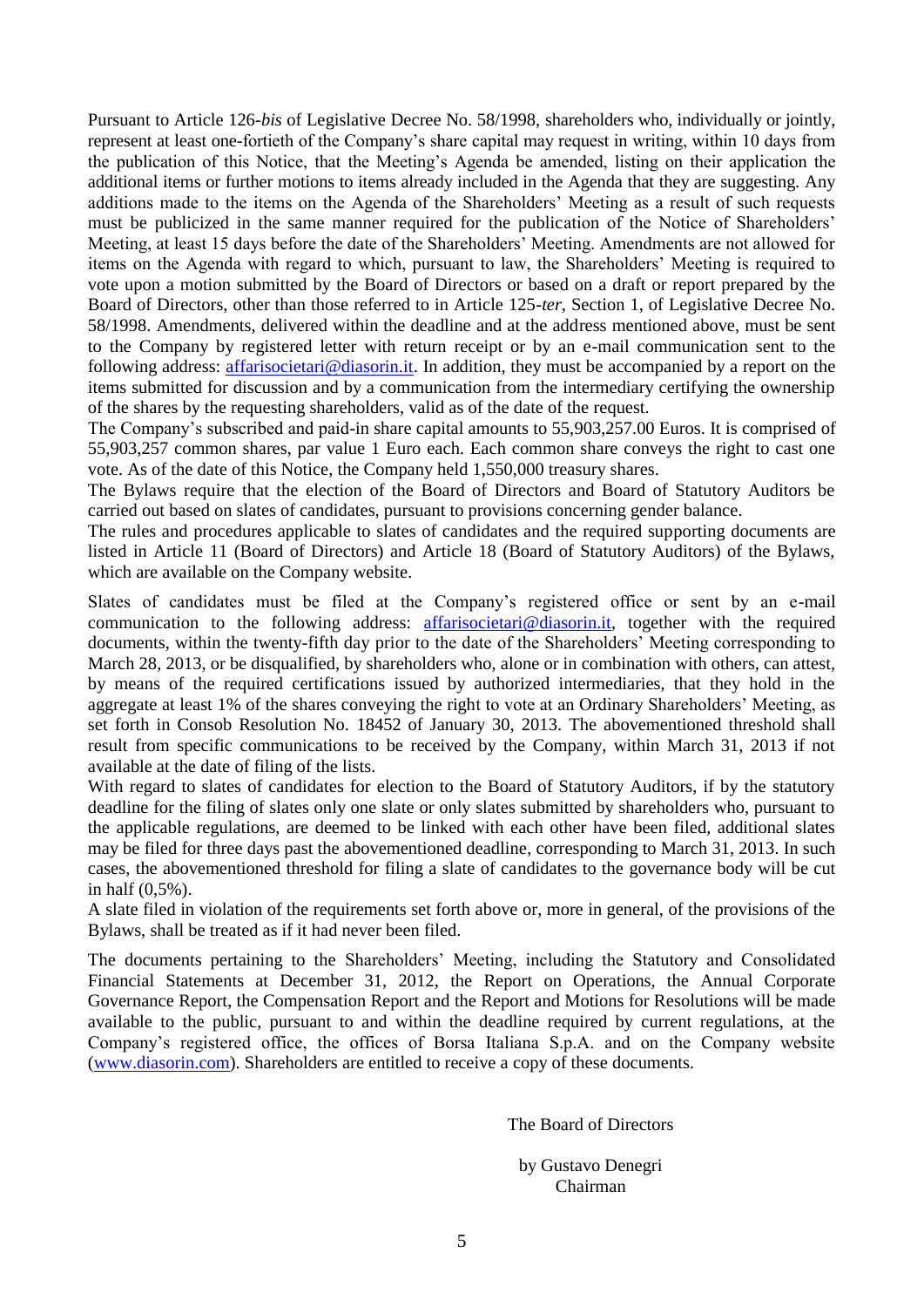### **REPORT AND MOTIONS FOR RESOLUTIONS CONCERNING THE ITEMS ON THE AGENDA**

### **Agenda**

#### **1. Motion for the approval of the Statutory Financial Statements at December 31, 2012, of the Report on Operations and to appropriate the year's net profit. Presentation of the Consolidated Financial Statements at December 31, 2012.**

The documents relating to this item on the Agenda have been filed at the Company's registered office and the offices of Borsa Italiana S.p.A., will be made available on the Company website [\(www.diasorin.com\)](http://www.diasorin.com/) and will be mailed upon request.

#### **MOTION TO APPROVE THE FINANCIAL STATEMENTS AND APPROPRIATE THE 2012 NET PROFIT**

Dear Shareholders,

We ask you to approve the Company's financial statements for the year ended December 31, 2012 and recommend that you appropriate the net profit of 92,382,495.43 Euros as follows:

- allocate 12,563.60 Euros to the statutory reserve, therefore integrating the fifth of the registered share capital at the date of this resolution (which constitutes the maximum threshold pursuant to Article 2430 of the Italian Civil Code);
- distribute to the shareholders 27,176,628.50 Euros as a dividend of 0,50 Euros per common outstanding share, excluding the treasury shares held in portfolio, equal to No. 1,550,000;
- carry forward as retained earnings the balance of 65,193,303.33 Euros.

The dividend will be payable on May 23, 2013, with coupon date on May 20, 2013, to the common outstanding shares, excluded the treasury shares. According to Article 83-*terdecies* of Legislative Decree No. 58/1998, those resulting as shareholders at the end of the accounting day May 22, 2013 (record date) shall be entitled to the payment of dividend.

Saluggia, March 8, 2013

The Board of Directors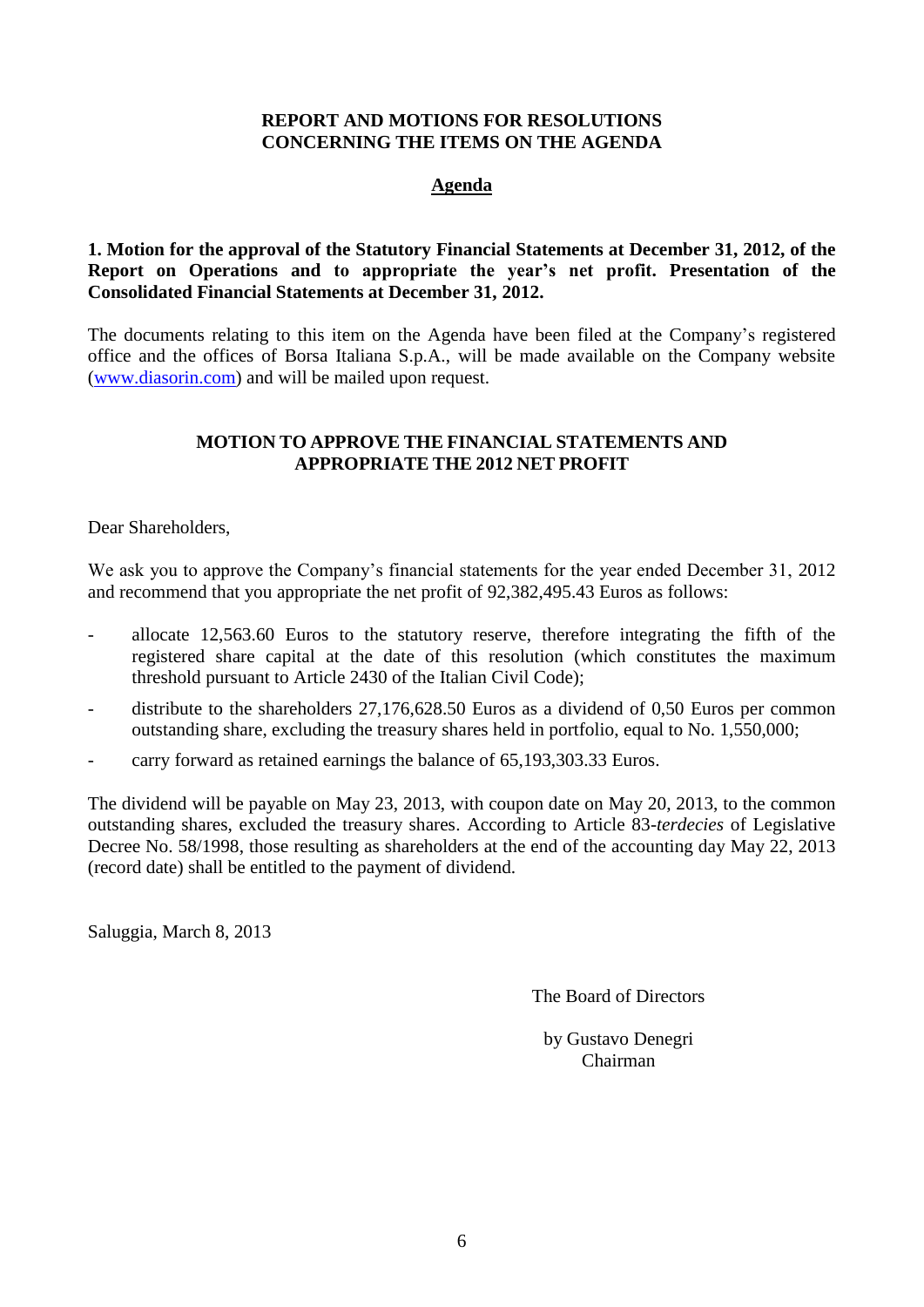### **REPORT AND MOTIONS FOR RESOLUTIONS CONCERNING THE ITEMS ON THE AGENDA**

## **Agenda**

#### **2. Compensation Report pursuant to Article 123-***ter* **of Legislative Decree No. 58/1998.**

Dear Shareholders,

pursuant to Article 123-*ter* of Legislative Decree No. 58/1998, we invite you to resolve favorably upon the Company's compensation policy for the members of governance bodies, General Manager(s) and other Executives with strategic responsibilities, and upon the procedures for the adoption and implementation of such policy.

The above mentioned information are reported in Section I of the Compensation Report, that has been drafted pursuant to Annex 3A, Schedule 7-*bis* of the Consob Resolution No. 11971/1999 and will be made available to the public as required by law, at the Company's registered seat, at Borsa Italiana S.p.A. and on the Company's internet website (www.diasorin.com).

Saluggia, March 8, 2013

The Board of Directors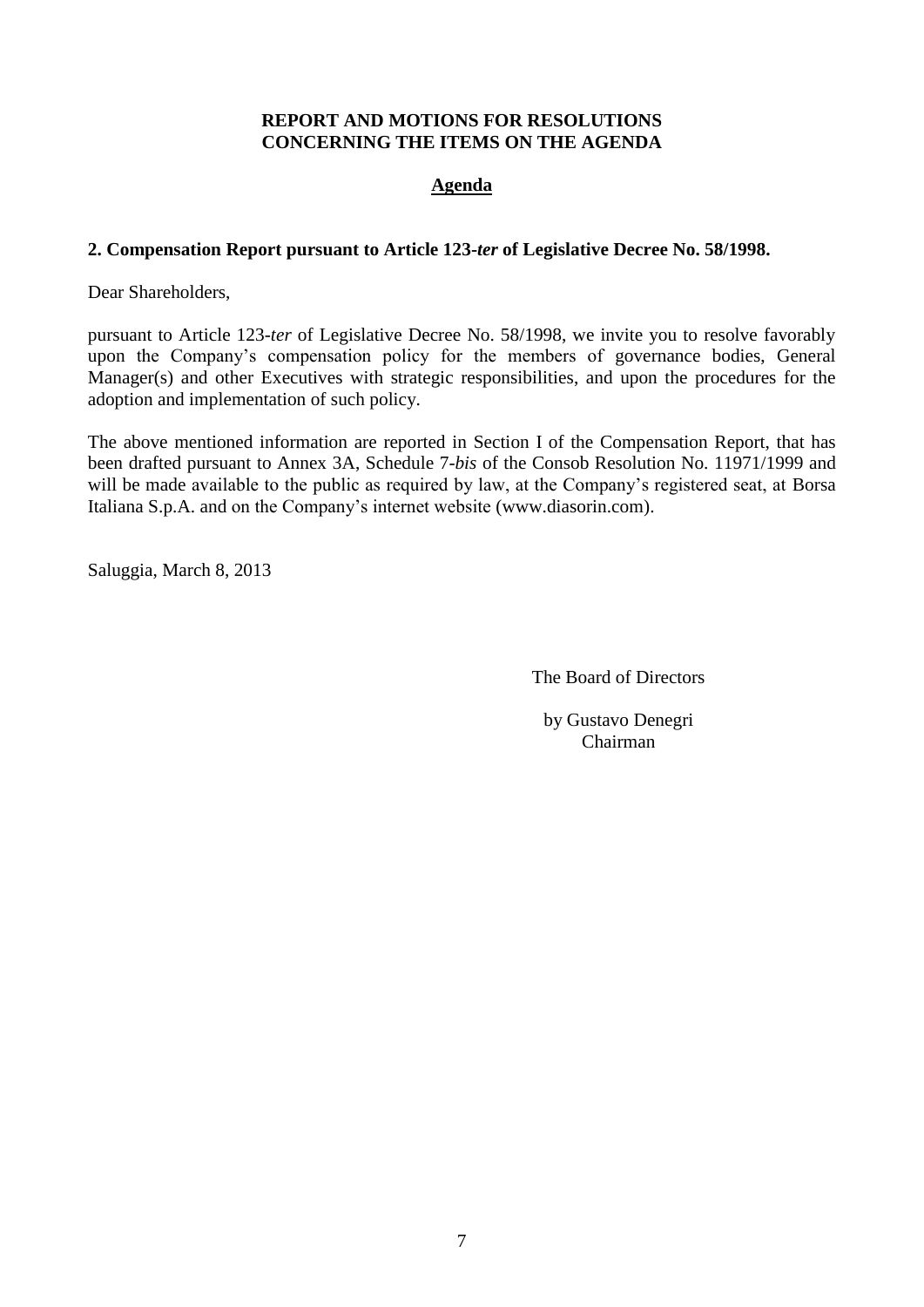#### **REPORTS AND MOTIONS FOR RESOLUTIONS CONCERNING THE ITEMS ON THE AGENDA**

#### **Agenda**

#### **3. Election of a Board of Directors, after determining the number of Directors, the length of their term of office and their compensation.**

Dear Shareholders,

The Board of Directors currently in office was elected by the ordinary Shareholders' Meeting of April 27, 2010 with the adoption of the slate voting system according to the provision of the Bylaws currently in force, for a term of office ending with the Shareholders' Meeting convened to approve the financial statements for the year ended December 31, 2012, and it is comprised of ten Directors.

Therefore, the Shareholders' Meeting, after determining, pursuant to the Bylaws, the number of Directors, their compensation and the length of their term of office, is required to elect a Board of Directors by the slate voting system in accordance with the terms and requirements of Article 11 of the Bylaws and the applicable laws.

Pursuant to the Bylaws, the Company is managed by a Board of Directors comprised of at least seven but not more than sixteen members. Keeping these boundaries in mind, the Shareholders' Meeting determines how many Directors should serve on the Board at the time of their election and decides the length of their term of office, which, however, may not exceed three years. The term of office of the Board of Directors shall expire when a Shareholders' Meeting is convened to approve the financial statements for the last year of their term of office. Directors may be reelected.

The provision of the Bylaws governing the composition and election of the Board of Directors are appropriate to ensure compliance with the applicable requirements introduced by Law No. 262/2005, as further amended (Article 147-*ter* of Legislative Decree No. 58/1998) and the provisions in force concerning gender balance. Moreover, since the Company belongs to the FTSE-MIB index, at least one third of the members of the Board of Directors shall be constituted by independent directors.

In order to be allowed to serve as Directors, candidates must meet the requirements of the relevant laws and regulations. A minimum number of Directors must match the minimum number of Directors who, pursuant to the abovementioned statutes, are required to meet the independence requirements set forth in Article 148, Section 3, of Legislative Decree No. 58/1998. An intervening inability by a Director to meet the abovementioned independence requirements will not automatically cause him or her to lose his or her office, provided that the number of Directors who meet the independence requirements is consistent with the statutory minimum.

Pursuant to Article 11 of the Bylaws, the Board of Directors is elected on the basis of slates of candidates filed by shareholders who, alone or in combination with others, represent at least 2.5% of the shares that convey the right to vote at Ordinary Shareholders' Meetings, or any other percentage that may apply pursuant to relevant provisions of laws or regulations. Consob Resolution No. 18452 of January 30, 2013 set at 1% the minimum share ownership percentage required to file a slate of candidates.

Each shareholder, shareholders who are parties to a shareholders' agreement that qualifies as such pursuant to Article 122 of Legislative Decree No. 58/1998, the Company's controlling party, its subsidiaries and joint ventures that qualify as such pursuant to Article 93 of Legislative Decree No. 58/1998, may not file or participate in the filing, directly or through a third party or a nominee, of more than one slate and may not vote for multiple slates. Each candidate can be listed on only one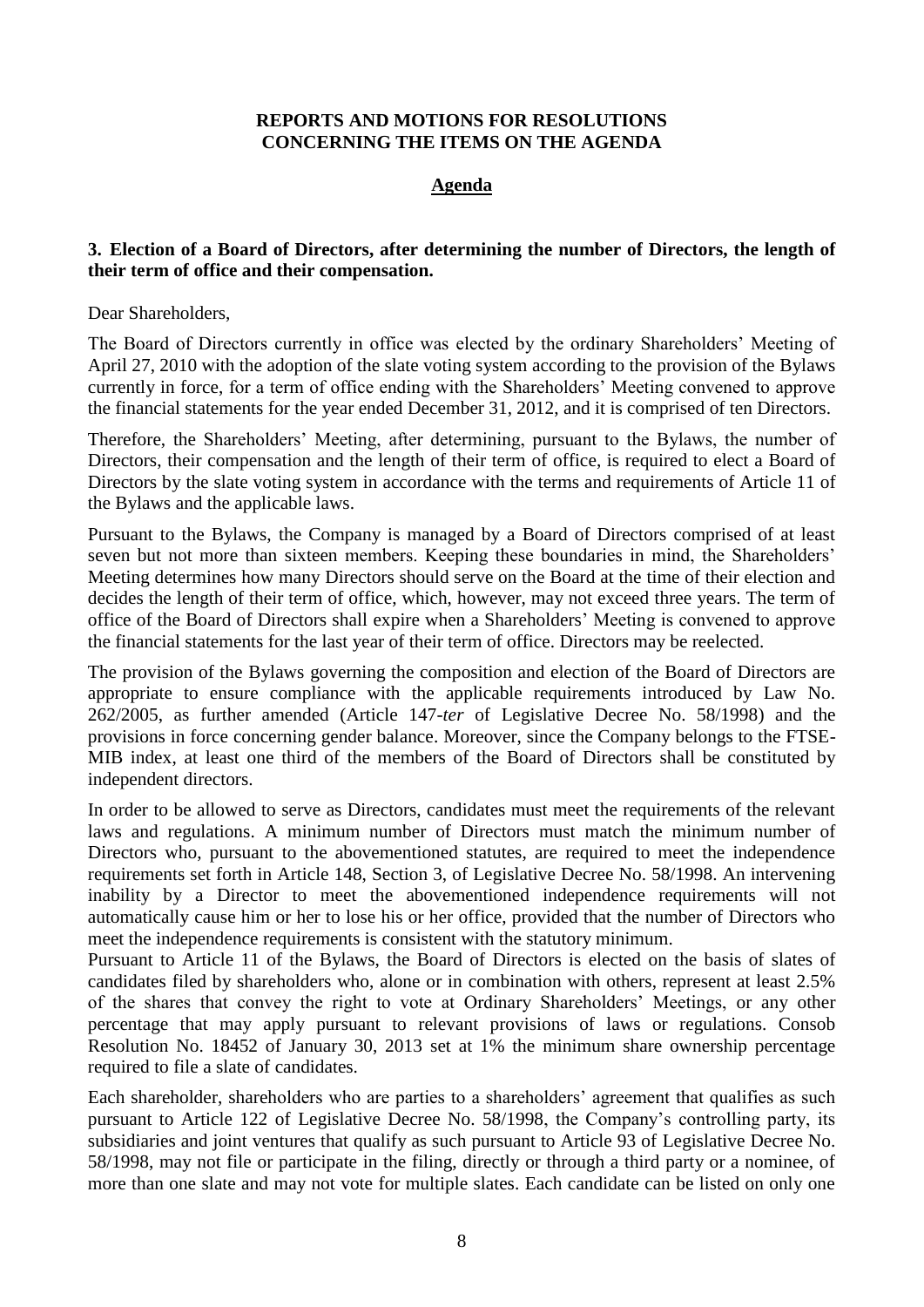slate, on penalty of losing the right to be elected. Votes cast in violation of this prohibition will not be attributed to any slate.

Without prejudice to any additional disclosure and filing requirements that may be set forth in relevant laws and regulations in effect, slates filed by shareholders, duly signed by the filers, must be filed at the Company's registered office, where they must be available to anyone upon request, within the twenty-fifth day prior to the date of the first calling of the Shareholders' Meeting and must meet the additional disclosure and filing requirements set forth in the laws and regulations currently in force. Slates must be accompanied by the following information:

- (i) the names of the shareholders who are filing the slate, the total percentage interest held;
- (ii) affidavits by which the individual candidates accept the nomination and attest, under their responsibility, that there are no issues that would impede their election or make it incompatible and that they possess the qualifications required pursuant to law to serve in the respective capacities; and
- (iii) *curricula vitae* setting forth the personal and professional qualifications of each candidate and indicating whether a candidate qualifies as an independent Director.

In addition, a certification issued by an intermediary qualified pursuant to law confirming, at the time when a slate is filed with the Company, the ownership of the number of share required for eligibility to file a slate must be filed within the deadline required by the regulations governing the publication of the slates by the Company.

Slates filed with a number equal to or with more than 3 candidates shall be composed by candidates belonging to both genders so that the least represented gender is awarded at least one-fifth of the seats (for the first term of office starting after August 12, 2012) and at least one-third (rounded up) of the seats for the next terms of office.

Slates filed in a manner that does not comply with the foregoing provisions shall be treated as if they were never filed.

The election of the Board Directors shall be carried out as follows:

- a) all except one of the Directors that need to be elected shall be taken from the slate that received the highest number of votes, in the consecutive order in which they are listed on the slate;
- b) the remaining Director shall be taken from a minority slate that is not connected in any way, directly or indirectly, with the shareholders who filed or voted for the slate referred to in paragraph a) above and has received the second highest number of votes cast by the shareholders, selecting the first of the candidates who are listed in consecutive order on the slate.

It being understood that, should the minority slate referred to in paragraph b) above fail to receive a percentage of the votes equal to at least half the required percentage for filing a slate, as stated above, all of the Directors that need to be elected shall be taken from the slate that received the highest number of votes referred to in paragraph a) above.

If the candidates elected in the manner described above do not include a sufficient number of Directors who meet the independence requirements that apply to Statutory Auditors pursuant to Article 148, Section 3, Legislative Decree No. 58/1998 to achieve the minimum statutory percentage of the total number of elected Directors, the non-independent candidate elected last in consecutive order from the slate that received the highest number of votes, as referred to in letter a), above, shall be replaced with the first non-elected independent candidate who is listed next in consecutive order in the same slate or, otherwise, the first non-elected independent candidate listed in consecutive order on the other slates, based on the number of votes received by each candidate. This replacement procedure shall be applied repeatedly until the Board of Directors includes a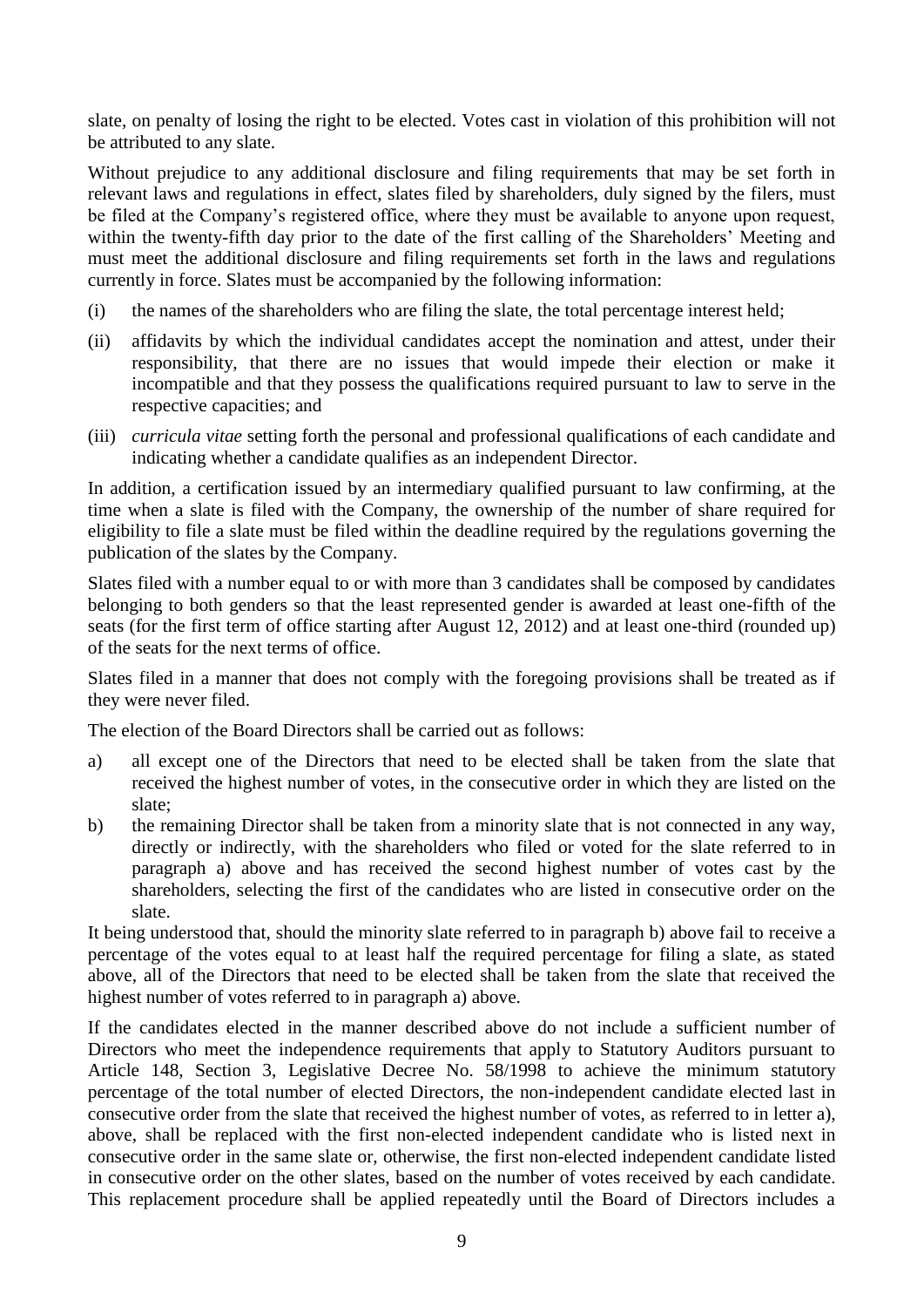number of Directors who meet the requirements of Article 148, Section 3, of Legislative Decree No. 58/1998 equal to at least the statutory minimum. If this procedure fails to produce the result explained above, the replacement will be carried out by means of a resolution approved by the Shareholders' Meeting with a plurality of the votes, after the names of the candidates that meet the abovementioned requirements have been placed in nomination.

Moreover, if the candidates elected with the manner above described does not comply with the laws currently in force on gender balance, the candidate of the gender more represented elected as the latest in consecutive order from the slate that received the highest number of votes shall be replaced by the first candidate of the gender less represented in consecutive order not elected taken by the same slate. This replacing procedure will be applied until the composition of the Board of Directors comply with the laws currently in force on gender balance. If this replacing procedure does not assure the gender balance, the replacing will be carried out by shareholders' meeting resolving with majority required pursuant to law, upon submission of candidates belonging to the gender less represented.

If only one slate is filed or if no slate is filed, the Shareholders' Meeting shall approve its resolutions with the majorities required by law without being required to comply with the procedure described above in compliance with the laws currently in force on gender balance.

For additional information about the method for electing the Board of Directors, please consult Article 11 of the Bylaws.

The Company will make available to the public, within the deadlines and in the manner required by the applicable statutes, the slates of candidates filed by shareholders. In addition, the Company will promptly inform the public, by means of a press release issued in accordance with Article 144 *novies* of the Consob Issuers' Regulations, about the outcome of the election of the Board of Directors, specifying the following:

- from which slate each candidate was elected, indicating whether the slate had been filed or voted by majority or minority shareholders;
- the Directors who declared that they meet the independence requirement.

The Shareholders' Meeting must also determine the total amount of the compensation for all Directors, including the Directors entrusted with special tasks.

All of the above having been stated, the Shareholders' Meeting is being asked to:

- determine the number of Directors who will be serving on the Board;
- determine the length of the term of office of the Board of Directors;
- determine the total compensation of the Board of Directors, excluding the Directors who have been delegated to perform operational functions;
- vote to elect the Board of Directors in accordance with the method described above.

Saluggia, March 8, 2013

The Board of Directors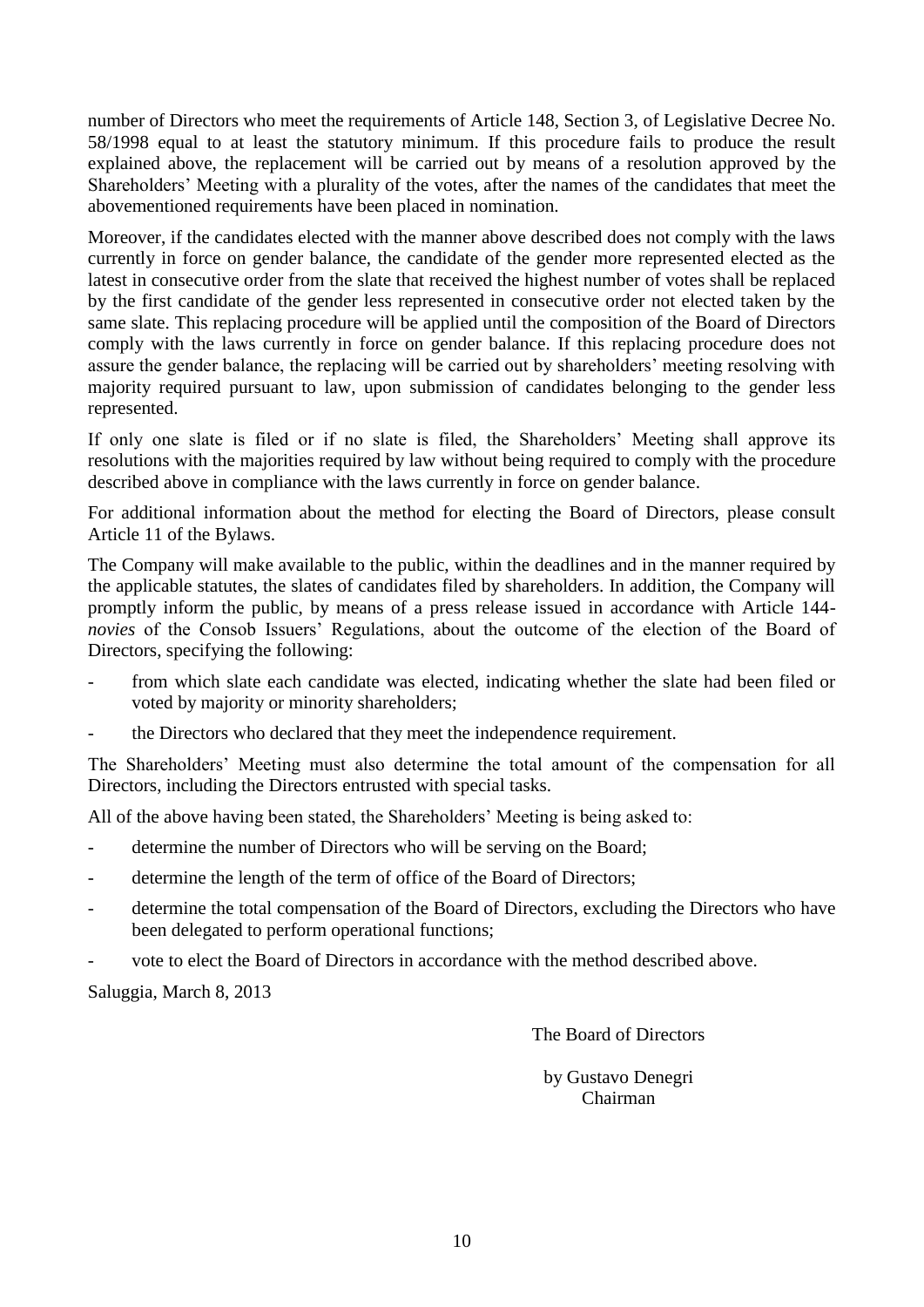### **REPORTS AND MOTIONS FOR RESOLUTIONS CONCERNING THE ITEMS ON THE AGENDA**

#### **Agenda**

#### **4. Election of a Board of Statutory Auditors and its Chairman and determination of the amount of their compensation.**

Dear Shareholders,

The Board of Statutory Auditors currently in office was elected by the ordinary Shareholders' Meeting of April 27, 2010 with the adoption of the slate voting system according to the provision of the Bylaws currently in force for a term of office ending with the Shareholders' Meeting convened to approve the financial statements for the year ended December 31, 2012.

Therefore, the Shareholders' Meeting is required to elect a Board of Statutory Auditors by the slate voting system in accordance with the terms and requirements of Article 18 of the Bylaws.

The Board of Statutory Auditors is comprised of 3 (three) Statutory Auditors and 2 (two) Alternates, who are elected for a term of office of 3 (three) years and may be reelected. Statutory Auditors must meet the requirements of the relevant laws currently in force, including those concerning the number of corporate governance posts that may be held concurrently.

Anyone who may be in a position that prevents him or her from being elected or may be otherwise unelectable or does not meet the requirements of professionalism, integrity and independence set forth in the laws currently in force may not serve as a Statutory Auditor and, if elected, shall automatically forfeit their office.

Specifically, insofar as the professionalism requirements are concerned, as set forth in Article 1, Section 3, of Ministerial Decree No. 162 of March 30, 2000, which makes reference to Section 2, Letters b) and c) of the abovementioned Article 1, it shall be understood that "subject matters that are relevant to the Company's business" shall mean those related to the health and medical fields.

The Ordinary Shareholders' Meeting shall elect the Statutory Auditors and their Alternates in the manner specified below, in compliance with the laws currently in force on gender balance.

Pursuant to Consob Resolution No. 18452 of January 30, 2013, slates, listing candidates in consecutive order by number, may be filed by shareholders representing at least 1% of the shares that convey the right to vote at Ordinary Shareholders' Meetings. The slates must be filed at the Company's registered office within the twenty-fifth day prior to the date of the Shareholders' Meeting on penalty of becoming invalid, without prejudice to any additional disclosure and filing requirements that may be set forth in relevant laws and regulations in effect.

The slates shall list in consecutive order by number the candidates' names, specifying whether each candidate is standing for election as a Statutory Auditor or as an Alternate.

Slates filed with a number equal to or with more than three candidates shall be composed by candidates belonging to both genders so that the least represented gender is awarded at least onefifth of the seats (for the first term of office starting after August 12, 2012) and (thereafter) at least one-third (rounded up) of the candidates running for being elected as Statutory Auditors and at least one-fifth (for the first term of office starting after August 12, 2012) and (thereafter) at least onethird (rounded up) of the candidates running for being elected as Alternate.

Each shareholder, shareholders belonging to a shareholders' agreement that meet the requirements of Article 122 of Legislative Decree No. 58/1998, the Company's controlling party, its subsidiaries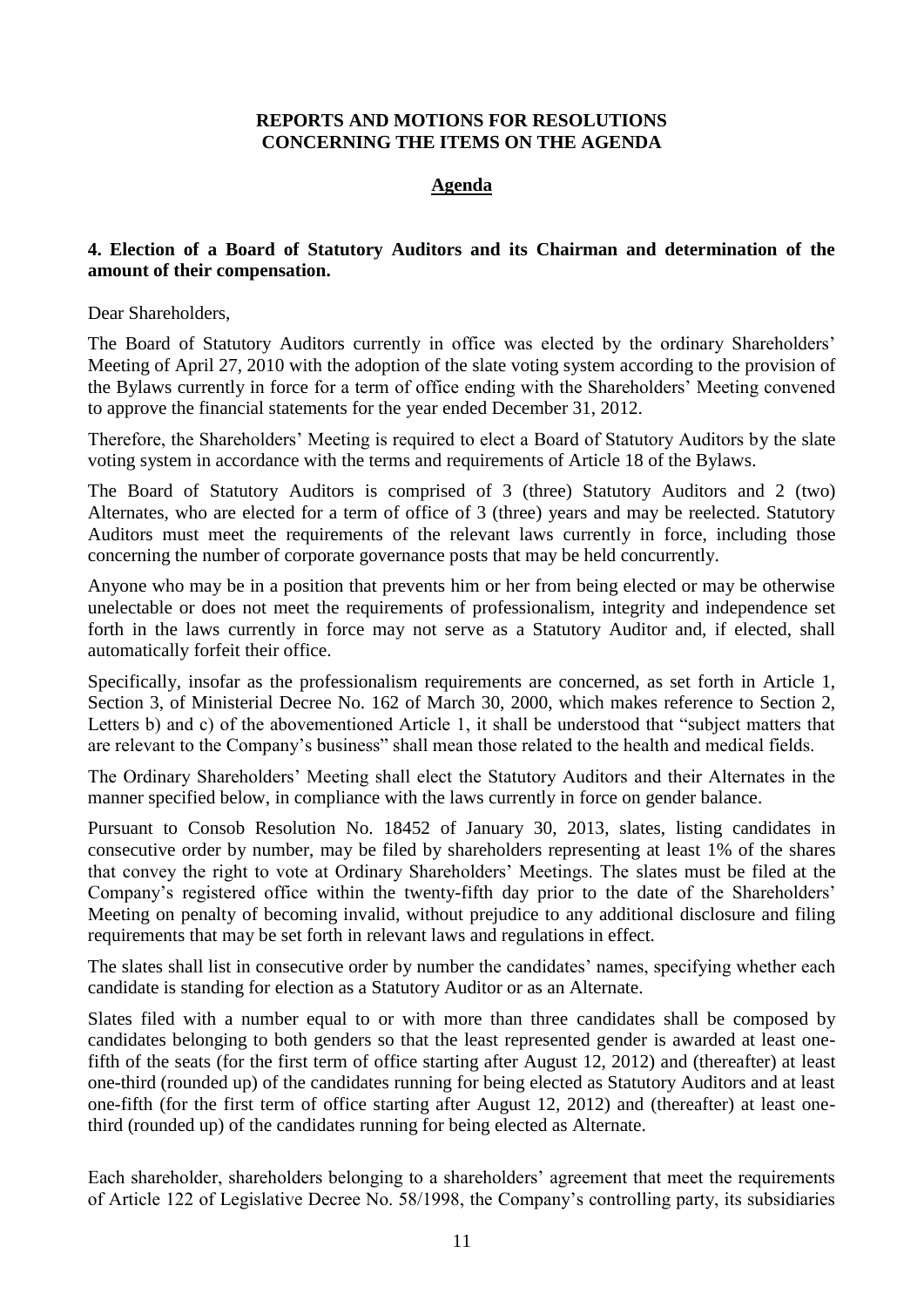and joint ventures that qualify as such pursuant to Article 93 of Legislative Decree No. 58/1998 may not file or participate in the filing, directly or through a third party or a nominee, of more than one slate and may not vote for multiple slates. Each candidate can be included on only one slate, on penalty of losing the right to be elected. Votes cast in violation of this requirement will not be attributed to any slate of candidates.

The slates must be accompanied by the following information:

- a) the names of the shareholders who are filing the slates, the total percentage interest;
- b) an affidavit by the shareholders different from those who hold, jointly or individually, a controlling or relative majority interest attesting that they are not linked with the latter as a result of transactions such as those defined in the relevant laws and regulations currently in force;
- c) detailed information about the candidates' backgrounds, affidavits by the candidates attesting that they meet statutory requirements and accept the nomination and listings of any management and control posts held by the candidates at other companies.

In addition, a certification issued by an intermediary qualified pursuant to law confirming, at the time when a slate is filed with the Company, the ownership of the number of share required for eligibility to file a slate must be filed within the deadline required by the regulations governing the publication of the slates by the Company.

If the conditions set forth above are not complied with, the affected slate shall be treated as if it had never been filed.

The results of the balloting shall reflect the following process: the Statutory Auditor candidate listed first in the slate that received the second highest number of votes and that, pursuant to laws and regulations currently in force, is not in any way linked, directly or indirectly, with the shareholders who filed the slate that received the highest number of votes is elected to the post of Chairman of the Board of Statutory Auditors; the candidates listed, respectively, first and second in the slate that received the highest number of votes, as referred to in this paragraph, are elected to the post of Statutory Auditor. Alternate candidates who are listed first in the slates that received the highest and second highest number of votes are elected to the post of Alternate.

If two or more lists receive the same number of votes, a new balloting is held. If the result is again a tie, the slate filed by the shareholders who own the largest percentage interest or, alternatively, the slate filed by the largest number of shareholders shall prevail.

Moreover, if with the manner above described the composition of the Board of Statutory Auditors with reference to the Statutory Auditors, does not comply with the laws currently in force on gender balance, the necessary replacements, in consecutive order, with candidates running for the election as Statutory Auditors from the slate that received the highest number of votes shall be carried out.

If only one slate of candidates is filed, all Statutory Auditors and Alternates are elected from that slate, in compliance with the laws currently in force on gender balance.

If a Statutory Auditor is removed from office, he/she is replaced by an Alternate taken from the same slate as the Statutory Auditor who is being replaced. The replacing Alternate will remain in office until the next Shareholders' Meeting.

If no slates are filed, the Shareholders' Meeting shall adopt the relevant resolutions with the majorities required pursuant to law and in compliance with the laws currently in force on gender balance.

The Shareholders' Meeting shall determine the amount of the compensation payable to the members of the Board of Statutory Auditors, in accordance with the laws currently in force.